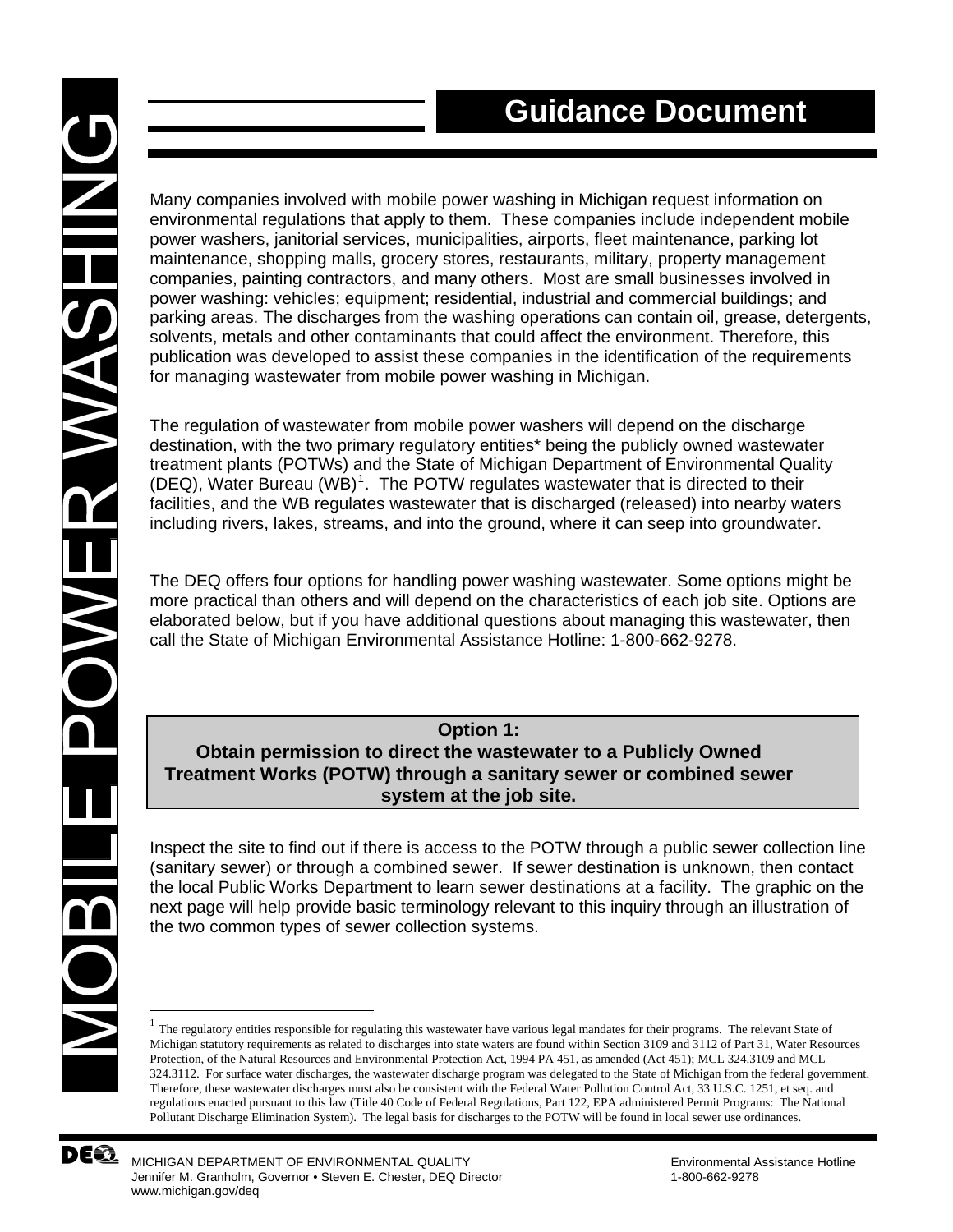

*Figure 1: Combined Sewer System* 



*Figure 2: Separated Sewer System* 

Drains and gutters found outside buildings, in parking lots or along the streets are usually storm sewers or storm drains that lead directly to a stream, lake or other water body; (regulations related to discharges to the storm sewers is detailed in Option 4). However, some cities, including some very large cities have combined sewer systems, where storm water leads directly to the POTW. If you cannot verify the sewer destination, then you should not discharge to it.

If the facility has a combined sewer or you wish to discharge to a sanitary sewer, then you must first obtain permission from the POTW; written approval is recommended. Each wastewater treatment plant is unique and most are not designed to handle industrial wastes containing chemicals, metals, oils, etc. So it is important that they know what and when you are discharging. A large wastewater treatment plant may easily handle the wastewater from your power washing activities, while a smaller treatment plant may have some special requirements. In addition, many cities have strict ordinances against accessing the sanitary sewer by lifting manhole covers; so learn about proper sanitary sewer access with the POTW. This is usually done at the site by running wastewater into a utility sink or floor drain connected to the sanitary sewer.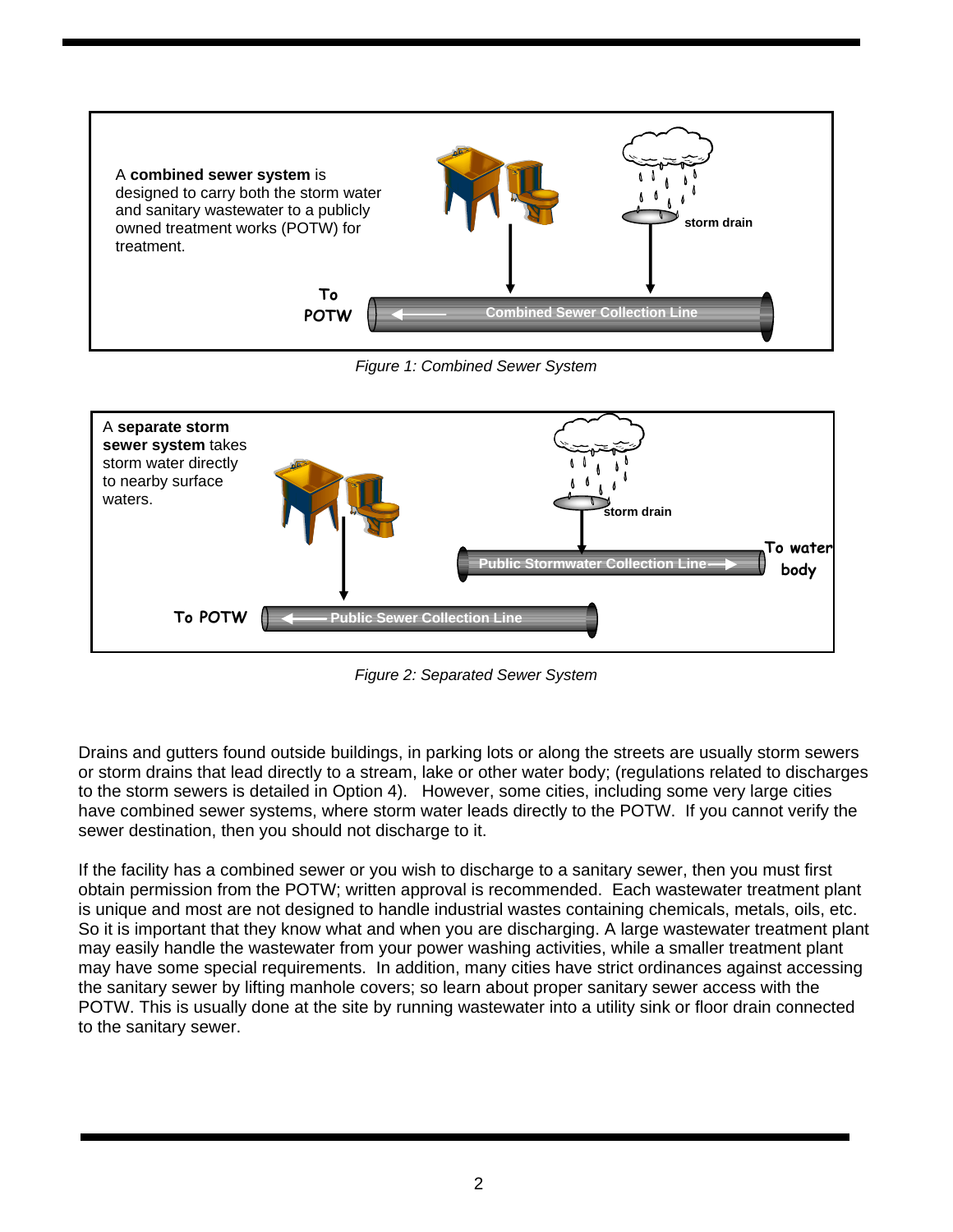#### **Option 2: Collect the wastewater from the job site and arrange for disposal at a POTW.**

If there is not direct access to a sanitary sewer system, another option is to collect the wastewater after arranging disposal at sites that have notified the Waste and Hazardous Materials Division (WHMD) about their waste operations. To find these liquid waste designated facilities:

- 1. Select advanced search in the Waste Data System at [www.deq.state.mi.us/wdspi/](http://www.deq.state.mi.us/wdspi/)
- 2. Enter search criteria in desired fields
	- a. Under "*General Site Information" "Location Address*" heading, enter desired geographic criteria like county or Michigan district (map of districts is available at [www.michigan.gov/deq](http://www.michigan.gov/deq) "Contact DEQ")
	- a low-pressure hose. b. Click to expand the "*Hazardous & Liquid Industrial Waste Site Activity Information*"
	- c. Under the *"Liquid Industrial Waste Activity"*  heading, select Yes next to Designated Facility

A high pressure power washing wand substantially reduces the amount of wastewater generated, which will reduce transportation and disposal costs when compared to washing with

- d. Select the Search button either on top or bottom of form to get list of designated facilities. Click on the site name for more information about a facility. Some sites listed will not accept waste from another company so contact potential facilities to see if they will accept your waste.
- 3. If there are no facilities listed within your initial search area, change your search criteria or contact the local wastewater treatment plant to see if they are interested in accepting your wastewater. Have the wastewater treatment plant authority call the WHMD district office or the Environmental Assistance Center at 800-662-9278 to discuss their requirements and about submitting a notification to accept liquid industrial waste.

Some facilities have designated locations for dropping off trucked wastewater (usually called a trucked waste disposal site or receiving station). Other sites may require that trucked wastewater be delivered directly to the treatment plant.

Contact the disposal facility ahead of time to find out where wastewater should be taken and about other requirements you need to follow. The treatment plant may ask for sample results to confirm that wastewater does not contain high levels of contaminants that could harm the treatment system. In some cases, POTWs may require pretreatment (e.g., filtration, removal of metals, oil or grease, etc.) before the POTW will accept it.

Different waste regulations apply to various types of job sites.

- 1. Wastewater from power washing homes or multiple residences is exempted from the liquid industrial waste and hazardous waste regulations so it is not necessary for someone transporting household wastes to be a permitted and registered liquid industrial waste transporter or to use waste manifests. This includes used wash water from apartments, hotels and motels, bunkhouses, ranger stations, crew quarters, campgrounds, picnic areas, and day-use recreation areas. Meet the disposal facility requirements.
- 2. When a mobile power wash business is cleaning at another company's location, the wastewater is considered to be a co-generated waste. That means the company having their facility cleaned and the company doing the cleaning are both responsible for meeting the waste generator requirements regarding proper collection, waste characterization, management and disposal. The service contract should clearly identify who will be ultimately responsible for properly managing the waste. If a customer is bringing items to the mobile power washer's location, then the mobile power washer company is considered the waste generator.

The wastewater management requirements from power washing activities depend upon whether the wastewater is hazardous or non hazardous waste. Most power washing wastewater is non hazardous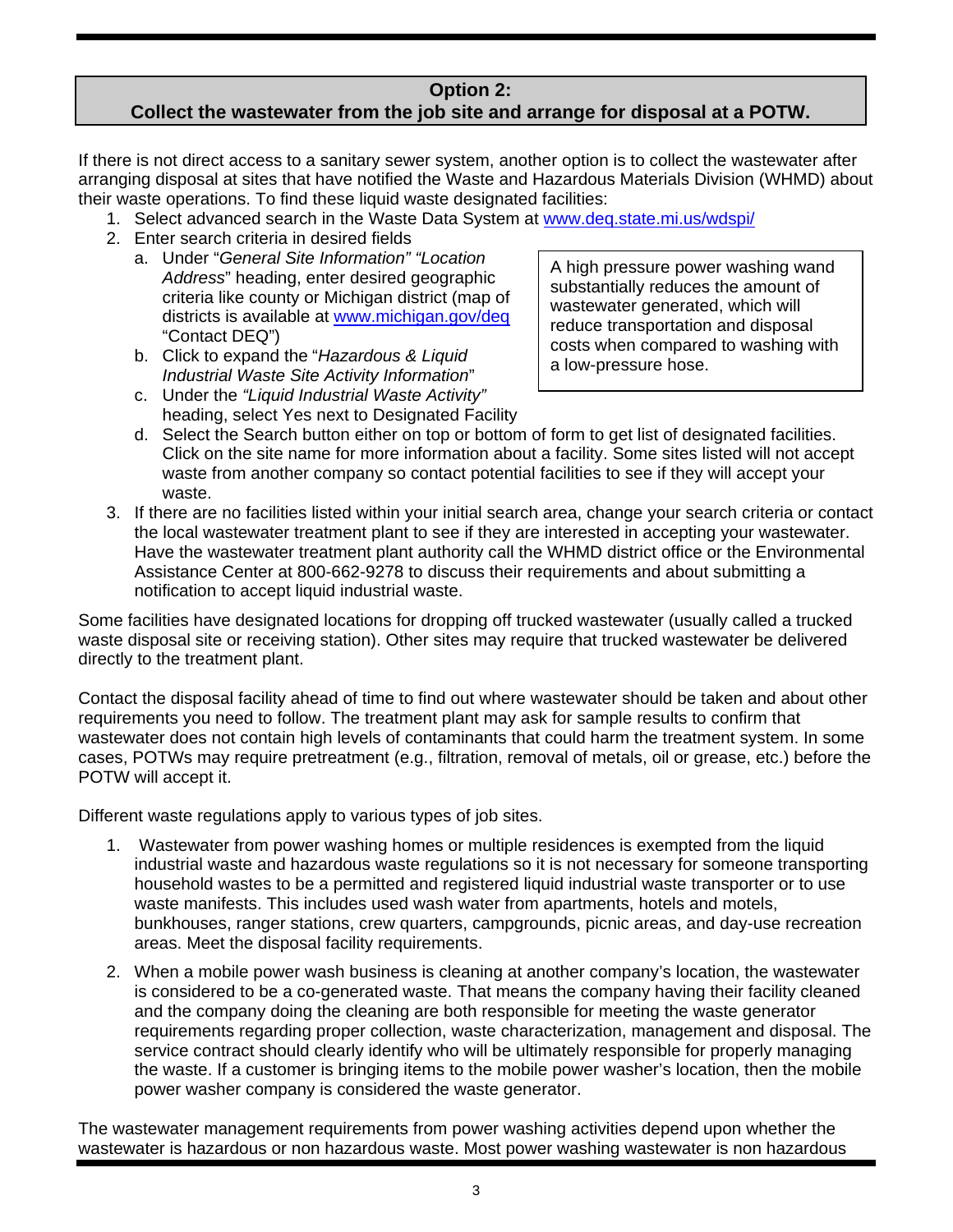but there can be instances where it can be contaminated at levels that makes it a hazardous waste. Examples include:

- Old paint stripped off commercial buildings may contain metals such as lead, chromium, cadmium and mercury at levels that may make the wastewater hazardous waste. The paint chips need to be collected off the ground, evaluated and disposed of properly. Discuss requirements with the solid waste disposal company.
- If solvents had been used as a pretreatment to remove oils/greases, the wastewater may be a listed or characteristic hazardous waste depending on the product.
- When operating at a hazardous waste cleanup site or contaminated job site, the wastewater may need to be handled as hazardous waste.

See the WHMD [Waste Characterization](http://www.deq.state.mi.us/documents/deq-ess-p2tas-wastecharacterization.pdf) quidance for more information how to determine if the wash water may be hazardous waste. Contact your local [WHMD District Office](http://www.michigan.gov/deq/0,1607,7-135-3306_3329-12306--,00.html) with any questions about how to evaluate wastes or other waste requirements that might apply.

#### **When collecting the wastewater:**

- Vendors sell various types of portable wash water containment systems to collect the wastewater.
- Use containers compatible with the wastewater.
- Keep the containers closed unless you are adding waste to it or removing waste.
- Label the containers so people know what is in it. (E.g. "power washing wastewater" if it is non hazardous. If it is hazardous waste, there are additional labeling and other waste requirements dependent on how much is generated. See related WHMD hazardous waste guidance or discuss requirements with the [WHMD District Office.](http://www.michigan.gov/deq/0,1607,7-135-3306_3329-12306--,00.html)
- See the section "What else do I need to consider when I power wash?"

#### **When shipping the wastewater:**

The requirements depend on the amount and the type of wastewater and who is transporting the wastewater.

**Shipping Option 1:** When hauling 55 gallons or less of your own generated non hazardous wastewater or hazardous wastewater when the company is a [CESQG](http://www.deq.state.mi.us/documents/deq-ead-tas-wmd-cesq0997.pdf) (a CESQG generates less than 220 pounds of hazardous waste in a calendar month):

- Take a record where the wastewater was from, how much is being hauled, and where it is being taken with the waste shipment. It is not necessary to use a waste manifest if all these requirements in this section are met.
- Obtain a signature from the designated facility acknowledging receipt of the waste and provide them with a copy of the record.
- Keep a copy of the shipment record for at least three years.
- Have adequate insurance coverage (check that your insurance company will cover potential accidents).
- Both the designated facility and the generator must manage the waste according to the liquid industrial waste regulations to protect the environment and human health.
- Meet federal and state transportation requirements if it is hazardous material. Discuss those requirements with the Michigan State Police Motor Carrier Division. Information is at [www.michigan.gov/msp](http://www.michigan.gov/msp) or call 517.336.6580.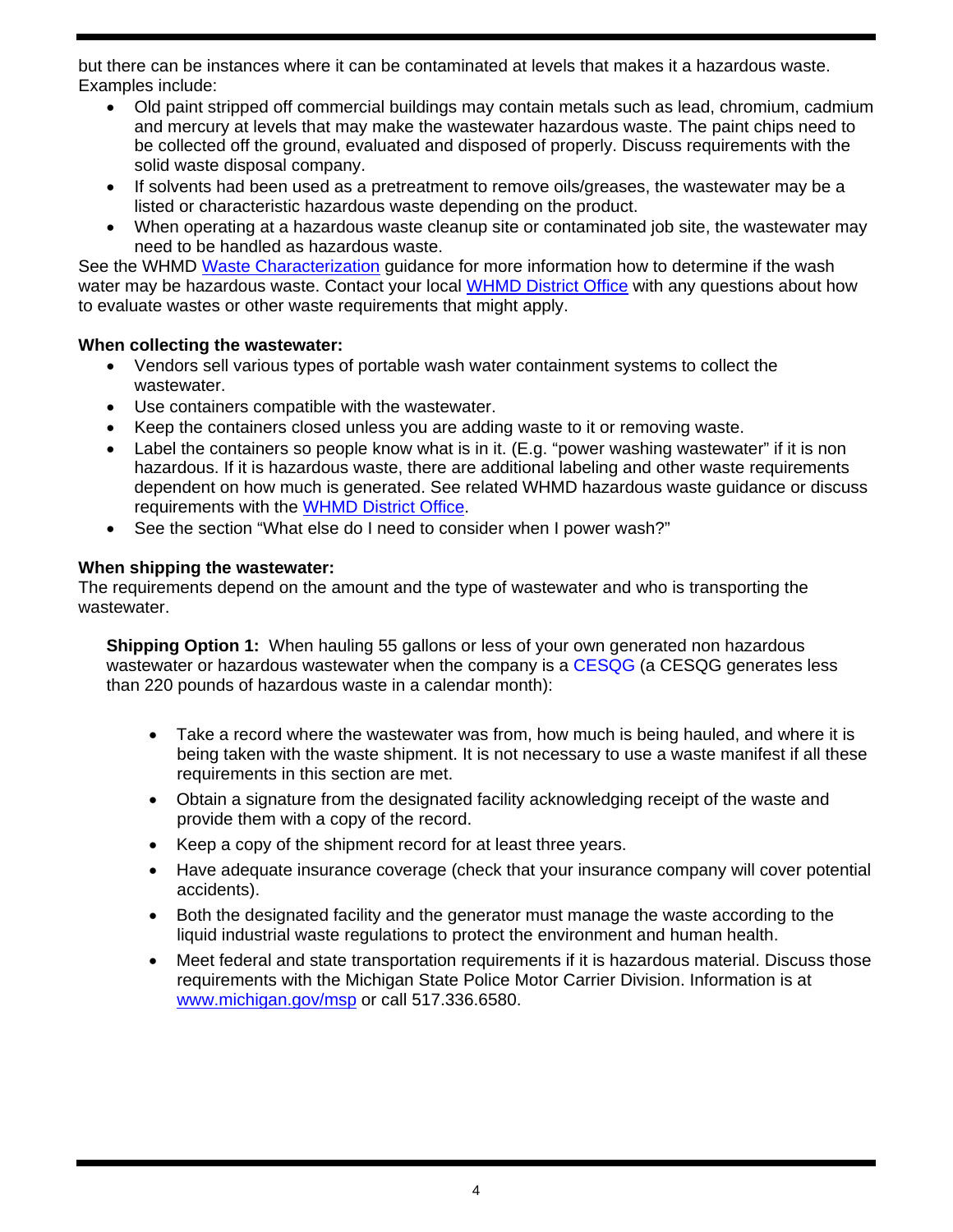**Shipping Option 2**: When hauling more than 55 gallons of non hazardous wastewater:

- Notify the WHMD that you are transporting your own liquid industrial waste and are a liquid industrial waste generator. Notify by either using the MiTAPS online system at [www.michigan.gov/mitaps](http://www.michigan.gov/mitaps) or by submitting the Michigan Site Identification form [EQP5150.](http://www.deq.state.mi.us/documents/deq-wmd-hwp-EQP5150-FRM.pdf) It is not necessary to become a permitted and registered transporter.
- Obtain a site identification number from the WHMD. This number is issued when you notify WHMD of your waste activities (see above). There is an application fee to obtain a site identification number.
- Use the uniform hazardous waste manifest which is also used for liquid industrial waste shipments or use a consolidated manifest. If consolidated manifests are used, meet the requirements listed in the Operational Memo 121-3. Manifest information is available at [www.michigan.gov/deqwaste.](http://www.michigan.gov/deqwaste)
- Obtain insurance coverage as required by the Hazardous Materials Transportation Act.
	- i. If using vehicles under 10,000 pounds gross vehicle weight, have fleet coverage of at least \$300,000.
	- ii. If using vehicles equal to or over 10,000 pounds gross vehicle weight, have fleet coverage of at least \$750,000.
- Get a copy of the form MCS-90 from your insurance company and send it to DEQ WHMD Attn: Transportation Program Technician, Southeast MI District Office, 27700 Donald Ct, Warren MI 48092-2793.

**Shipping Option 3:** When hiring commercial transporters to haul the waste:

- Notify the WHMD about your waste activities (e.g. you are a liquid industrial waste or hazardous waste generator). Notify by either using the MiTAPS online system at [www.michigan.gov/mitaps](http://www.michigan.gov/mitaps) or by submitting the Michigan Site Identification form [EQP5150](http://www.deq.state.mi.us/documents/deq-wmd-hwp-EQP5150-FRM.pdf).
- Obtain a site identification number from the WHMD. This number is issued when you notify WHMD of your waste activities (see above). There is an application fee to obtain a site identification number.
- Select a transporter company with the appropriate waste permit and registration. You can search the [Waste Data System](http://www.deq.state.mi.us/wdspi/) to find transporters and their compliance information.
	- If wastewater is non hazardous, hire uniform liquid industrial waste transporters.
	- If it is hazardous waste and you are a conditionally exempt small quantity generator (CESQG) of hazardous waste, you may hire uniform liquid industrial waste transporters or uniform hazardous waste transporters. A CESQG generates less than 220 pounds of hazardous waste in a calendar month.
	- If the wastewater is hazardous waste and you generate more than 220 pounds of hazardous waste in a calendar month, hire uniform hazardous waste transporters.
- Meet the manifest or consolidated manifest requirements. Most commercial transporters and disposal companies will provide the "Uniform Hazardous Waste Manifest" which is used for both liquid and hazardous waste shipments. If consolidated manifests are used, meet the requirements listed in the Operational Memo 121-3. Manifest information is available at [www.michigan.gov/deqwaste.](http://www.michigan.gov/deqwaste)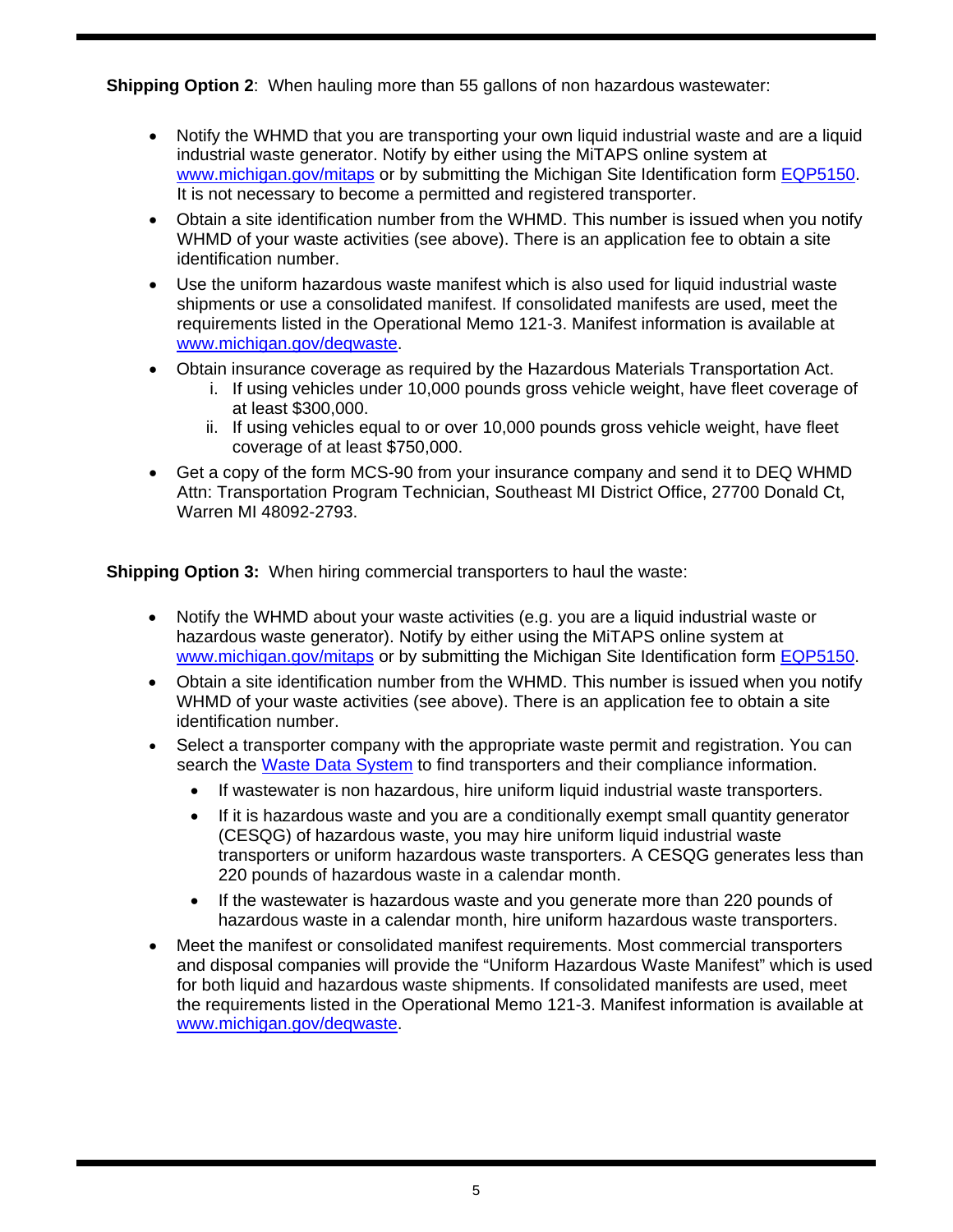## **Option 3:**

## **Obtain authorization to discharge to the ground by means of an exemption, notification or permit from the Water Bureau.**

Depending on the type of discharge, the MDEQ can authorize a discharge to the ground from a power washing operation by means of an exemption, notification, or permit depending on the nature of the discharge. The discharge of power wash water may be exempt if the washing is done by the occupant of a household for washing buildings, vehicles, or other surfaces associated with the domestic occupation of the household. It is also exempt if the washing is done by a commercial operator or in an industrial setting to remove non-polluting substances from vehicles and surfaces when no additives are used. The wastewater from portable power washers used by a commercial operator or in a commercial or industrial setting that contains an additive may qualify to be authorized by notification. The WB will provide the appropriate notification form that needs to be completed and returned.

Some of the restrictions on notification are as follows:

- The source of the water supply must meet specific water quality standards.
- If any additive is used other than a household soap or detergent, the additive must be used for its intended purpose and according to manufacturer's recommendations and label directions.
- Washing is limited to the removal of dirt and grime from the exterior of a vehicle, equipment, or stationary source. A vehicle's exterior does not include its undercarriage. Dirt and grime does not include a substance that was contained or transported in the vehicle as product or waste material.
- The discharge does not cause runoff of wastewater or the deposition of waste materials onto adjacent properties.
- The discharge does not cause the groundwater to exceed specified standards.
- The discharge is limited to **1,000 gallons of wastewater per month per acre of area in which the discharge occurs.**
- If the discharger is a commercial operator who discharges at various locations, a log is kept of discharges for a period of 3 years from the date of the discharge. The log shall include the date, location, and additive used for each discharge and the item washed and shall be readily available for inspection and copying by an authorized representative of the MDEQ or local health department having jurisdiction.

Power wash operations that do not meet the requirements for either an exemption or authorization via notification may be able to obtain a groundwater discharge authorization depending on the quality and quantity of the wastewater and discharge location. **Any portable power washer discharge greater than 1,000 gallons per month per acre in which the discharge occurs must be authorized by a groundwater discharge authorization issued to the owner or operator of the vehicles, equipment or stationary source being washed. Under these circumstances a commercial portable power washer must not be the applicant.** Contact the WB to discuss your particular circumstances. For further information contact the district office in your area that is listed at the end of this fact sheet or contact the [Groundwater Permit Program.](http://www.michigan.gov/deq/0,1607,7-135-3313_4117-104871--,00.html)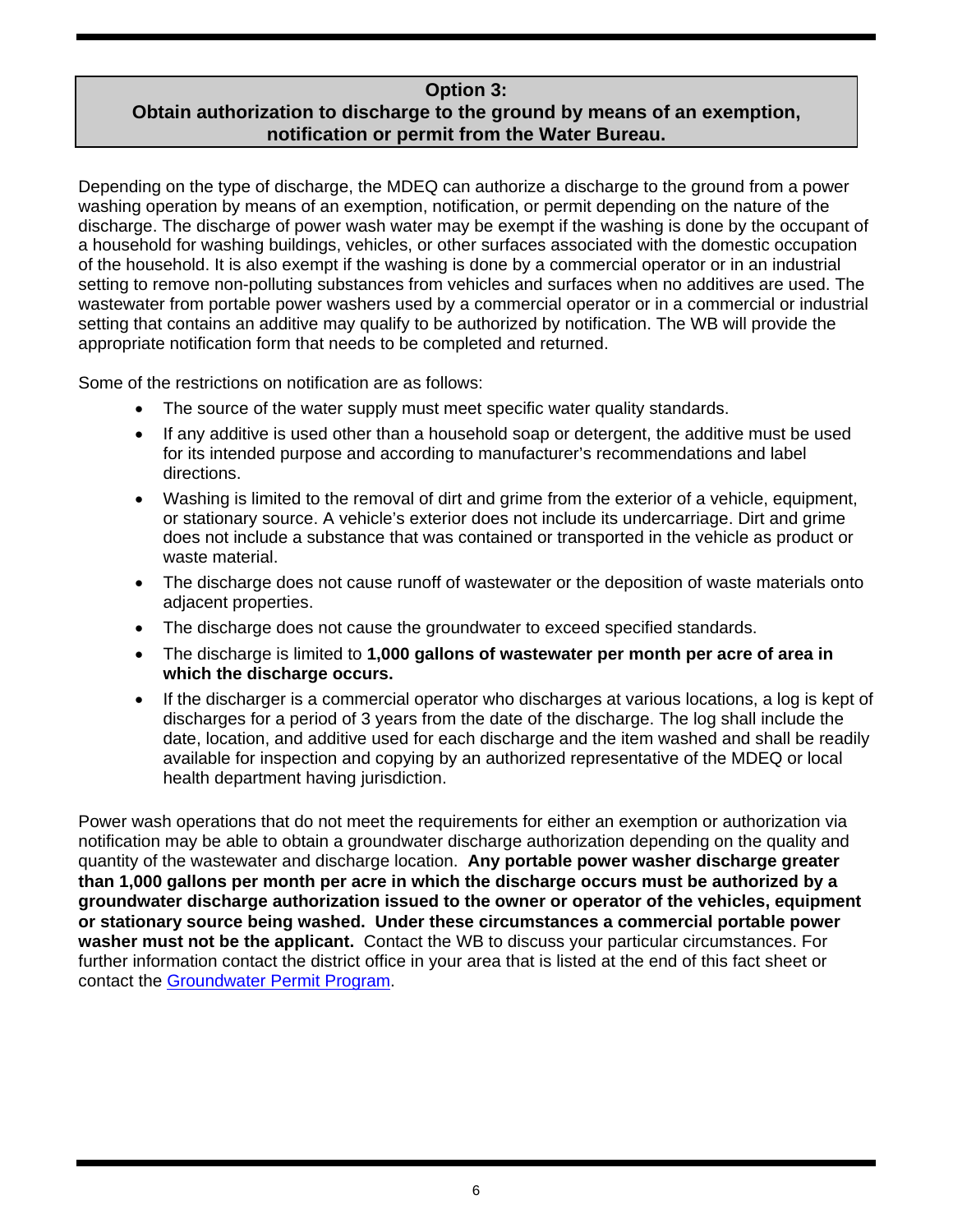### **Option 4:**

## **Obtain a permit to discharge wastewater from the site to a creek, river or other surface water body from the Water Bureau.**

A company wishing to discharge wastewater directly to a creek, river or other water body, directly or through a storm sewer or other conveyance, must obtain a permit from the WB. This permit, called the National Pollutant Discharge Elimination System (NPDES) permit, must be received before the business can discharge. A permit would be necessary for each job site where there is power washing of vehicles or equipment and a direct discharge to a surface water body or a storm sewer. An NPDES permit is generally not needed for power wash discharges from routine building washdown without the use of detergents or other compounds, or pavement washing where spills or leaks of toxic or hazardous materials have not occurred (unless all spilled materials have been previously removed) and detergents or other compounds are not used. For anything other than routine building washdown (use of power washing to remove paint is not routine building washdown), pavement washdown, vehicle or equipment power washing, or if you have any other questions about managing wastewater, you should discuss your options with a staff member of the WB. Applying for an NPDES permit may not be a practical option for mobile power washers.

Consider the following:

- The permitting process takes several months.
- A separate permit will be needed for each site of operation; each has a separate application fee and permit fee.
- The permit may require the holder to treat wastewater to remove oil, grease, detergents, solvents, metals, or other chemicals.
- The permit will require monitoring and analysis of the wastewater.
- The permit application will be denied if the contaminants in the wastewater are expected to vary widely from one discharge to the next.
- Permits expire and must be reissued every five years.

Anyone still seeking to apply for an NPDES permit, or for questions on surface water discharges, contact your [local district office](http://www.michigan.gov/deq/0,1607,7-135-3306_3329-12306--,00.html) and request to speak with a staff member of WB.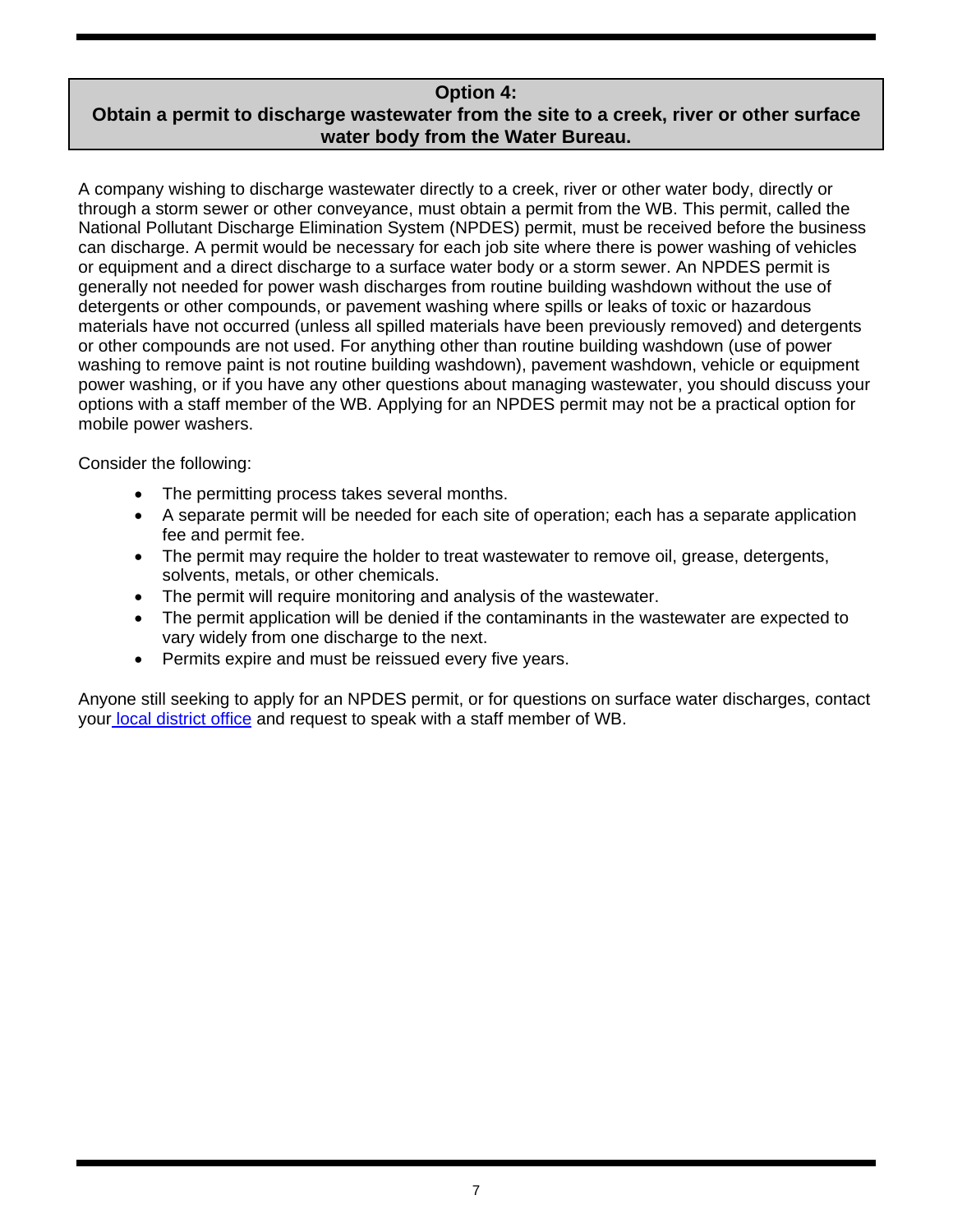### **What are some violations that MDEQ sees?**

Common power washing violations involve improper collection and disposal of wastewater. These include:

- Discharging wastewater directly into waters of the state without proper authorization. This includes companies that pump or allow wastewater to run into ditches or storm sewers.
- Allowing wastewater to pool and evaporate, especially in such areas as parking lots, driveways or catch basins. By allowing wastewater to sit in these areas, contaminants can accumulate and run into a storm drain or body of water during heavy rainfall.
- Failing to properly characterize the wastewater to determine if it's a hazardous waste, especially at sites with contamination or when paints are involved.

### **Glossary**

**Groundwater**: water below the land surface in a zone of saturation.

**POTW**: a publicly owned treatment works. A municipal treatment plant that handles sewage and wastewater from homes and businesses. Wastewater is treated at the POTW and then discharged according to a permit to a stream, river, lake or groundwater."

**Sanitary Sewer**: a collection system that receives wastewater from restrooms, sinks, and floor drains in many homes and businesses (especially in cities). Some industries may also discharge treated wastewaters directly into sanitary sewers. Wastes travel through a system of pipes to a local POTW. Some sanitary sewers are designed to carry storm water too. These may be called "combined sewers".

**Storm Sewer**: a system for the collection and conveyance of rainwater. Storm sewers are often underground pipes with storm grates and catch basins for the water to enter the system. Roadside ditches and curbs and gutters along roads and parking lots are also storm sewers. Water collected in storm sewers travels directly into a stream, river or other water body without being treated.

**Storm Water Permit**: a permit issued by the MDEQ Water Bureau for certain industrial activities and businesses that have processes, storage or material handling such that storm water is likely to contact industrial materials. Such contact can cause pollutants such as metals, oils, chemicals, and solvents to be carried to streams, lakes or other surface waters. As part of the permit, the business must develop a Storm Water Pollution Prevention Plan to control pollutants in storm water runoff.

**Surface Water**: all waters of the state excluding groundwater, but does not include drainageways and ponds used solely for wastewater conveyance, treatment or control.

**Waters of the State**: groundwaters, lakes, rivers, and streams and all other watercourses and waters within the jurisdiction of the state and also the Great Lakes bordering the state.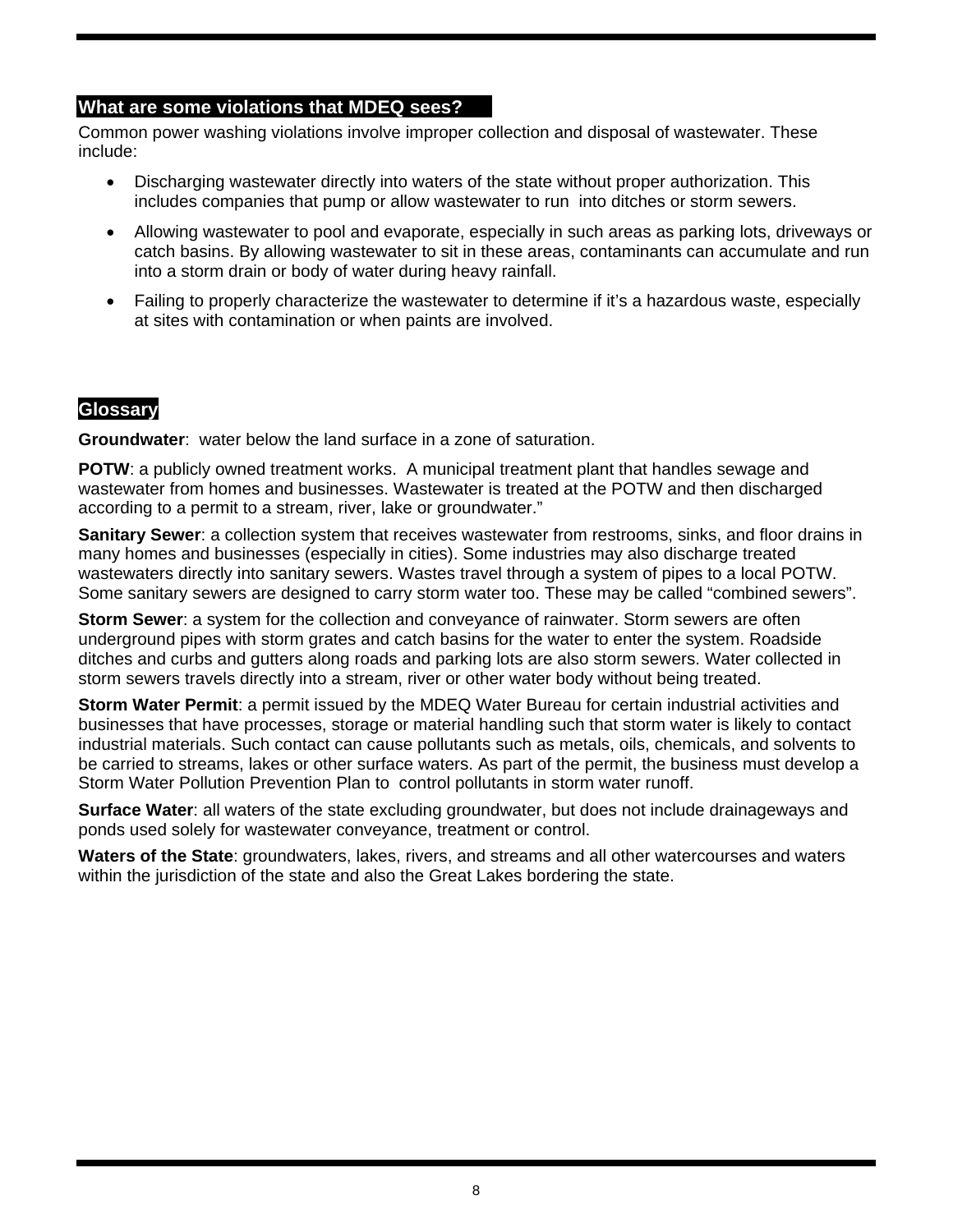# **What else should I consider?**

Other regulations might apply to your job site.

- $\checkmark$  If chemicals (like solvents or acids) are added to the washing solution, additional precautions may be needed when using the chemicals and disposing of the wastewater. The local wastewater treatment plant or disposal facility needs to know about the chemicals that might be in the wastewater. In addition, you may be subject to the health and safety standards overseen by the Department of Consumer and Industry Services, Occupational Health Division. Call that agency at 517-322-1608.
- $\checkmark$  If you use products containing one percent or more of chemicals referenced in the Part 5 administrative rules under Part 31 of Act 451, there are additional requirements when you have 220 pounds stored outside or 2200 pounds stored indoors. If you have these amounts, look at the chemicals listed on the Material Safety Data Sheets (MSDS) for your supplies and compare those to the list of chemicals in the rules. Some Part 5 chemicals in power washing products include:
	- Potassium hydroxide (detergents)
	- Sodium dodecylbenzenesulfonate, also called Sodium dodecylbenzene sulfonate (grease cutters and vehicle soaps)
	- Sodium hydroxide (detergents)
	- Trisodium Phosphate, also called Sodium phosphate, tribasic (concrete and other cleaners)
- $\checkmark$  If you have meet the threshold planning quantities, see the **Part 5 rule website** at [www.michigan.gov/deqwater](http://www.michigan.gov/deqwater) "Emergency Response for Releases to Water" regarding preparing a Pollution Incident Prevention Plan (PIPP), having secondary containment, and meeting release reporting requirements.
- $\checkmark$  Do not assume you are authorized to discharge your power washing wastewater into the storm sewer or directly to waters of the state if you are working at a company that has been issued a storm water permit from MDEQ. Questions about storm water permits and discharge activities that are authorized under the permit should be discussed directly with the WB and the company's industrial storm water certified operator. If you have many clients with Industrial Storm Water NPDES permits, then consider getting certified. Industrial Storm Water Certification is free and is good for 5 years. Materials and information along with the exam schedule can be found [online](http://www.michigan.gov/deq/0,1607,7-135-3313_3682_3716---,00.html).
- $\checkmark$  Do not take your power washing wastewater to another location for discharging, such as a car wash, unless you have obtained permission for this activity from that business and the local POTW. The receiving location would also need to meet the liquid industrial waste destination facility requirements. Discuss with the Waste and Hazardous Materials Division [District Office](http://www.michigan.gov/deq/0,1607,7-135-3306_3329-12306--,00.html).

 $\checkmark$  If you transport cleaning chemicals that are a DOT hazardous material, either stay below the limit set for [Materials of Trade](http://www.michigan.gov/msp/0,1607,7-123-1593_3536_6249-97938--,00.html) or meet all the transportation requirements. See the Michigan State Police Motor Carrier Division information at [www.michigan.gov/msp](http://www.michigan.gov/msp) "Specialized Divisions" "Motor Carrier Division" "Hazardous Materials" "Hazardous Materials Bulletins". Direct chemical transportation questions to Sgt. Susan M. Fries at 517/336-6580.